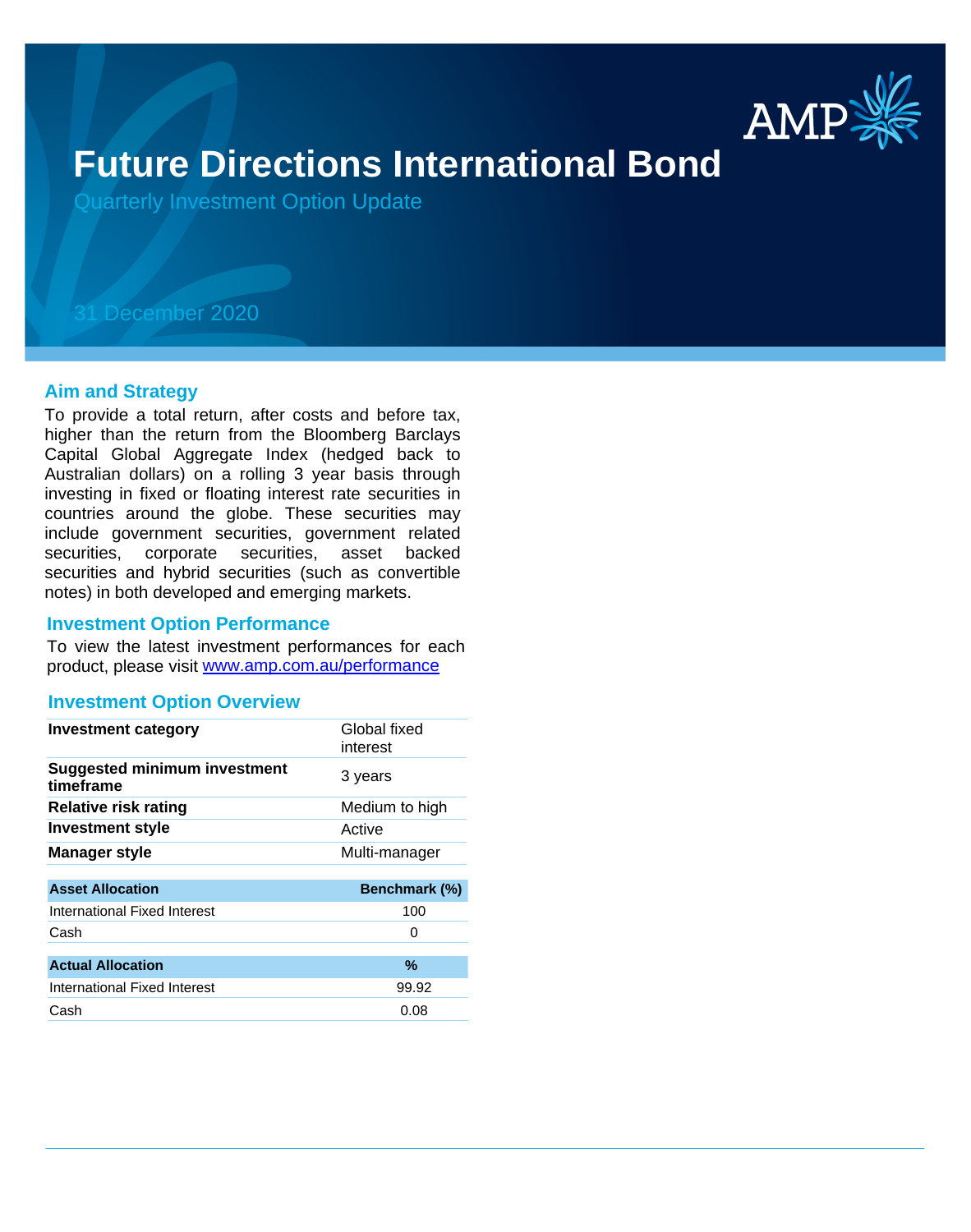# **Fund Performance**

The Fund posted a positive return (before fees) in the December quarter and outperformed the benchmark. Four of the Fund's underlying managers posted positive absolute returns and outperformed their respective benchmarks.

The largest segment of the Fund, global government bonds, recorded positive absolute performance. Within the segment, **Kapstream** posted a negative return and underperformed the benchmark, while **Colchester** posted a positive return and outperformed the benchmark. **Kapstream's** performance was impacted by short positions in Europe and the US, and yield curve flattening positions in Australia and New Zealand. These more than offset the contributions from a yield curve steepening position in the US and long positions in Germany, Poland, Australia, Canada and Singapore. **Colchester's** performance benefited from bond selection, which more than offset a slight detraction from currency selection. The main bond contributors were overweight positions in Mexico and Indonesia, and an underweight position in the US. Long positions in the Malaysian Ringgit and Japanese yen, and a short position in the New Zealand were the main currency detractors.

Within global credit, **Morgan Stanley** and **Blackrock** posted positive returns and outperformed the benchmark. **Morgan Stanley's** performance benefited from an allocation to high-yield bonds and convertibles. Investment grade credit positioning detracted slightly from performance, as the impact of underweight allocations to basic industries, capital goods, consumer non-cyclicals, energy, other industrials and electricity utilities more than offset the contribution from overweight allocations to banking, insurance, technology and transportation. **Blackrock's** credit security selection contributed to performance, benefiting primarily from overweight allocations to technology, consumer cyclical services, retailers, gaming, automotive and financial services. Rates strategies detracted slightly from performance, as the impact of positioning in Europe more than offset the contribution from positioning in Canada.

The smallest segment of the Fund – the global securitised segment managed by **Wellington** – posted a positive absolute return and outperformed its benchmark. Sector allocation benefited performance, primarily reflecting the contribution from non-agency residential mortgage backed securities (RMBS), particularly credit risk transfer (CRT) securities. An overweight allocation to 30-year Government National Mortgage Association (GNMA) bonds, and exposure to collateralised loan obligations (CLOs), also contributed to performance.

# **Market Review**

Data evidence of resilience in the US housing sector underpinned strength in US bond yields early in the December quarter, notwithstanding market caution ahead of the US presidential election. Yields were further boosted by the successful clinical trial and regulatory approval of the COVID-19 vaccine developed by Pfizer and its German partner BioNTech, and subsequent moves towards the commencement of mass inoculation. Central banks maintained their commitment to providing financial market support, with the US Federal Reserve undertaking to continue asset purchases "at least at the current pace" over "coming months", along with a similar undertaking from the European Central Bank. The US 10-year bond yield ended the quarter 23 basis points higher at 0.92%. The German 10-year bond yield declined by five basis points to -0.57% and its Japanese counterpart rose by one basis point to 0.02%. Global bonds, as measured by the Bloomberg Barclays Global Aggregate Index (hedged), returned 0.79% for the period (in Australian dollar terms).

# **Outlook**

The outbreak of COVID-19 triggered a global recession and policy makers around the world continue to respond with significant levels of monetary and fiscal stimulus. The emergence of the pandemic within an ongoing weak state of fundamentals and subdued inflation, as well as the adoption of yield-curve targeting and quantitative easing monetary programmes, continues to argue for a bias towards long duration positions, although the level of unconventional monetary policy stimulus has already helped to drive a recovery in a number of risk asset markets as well as tradable inflation-sensitive markets.